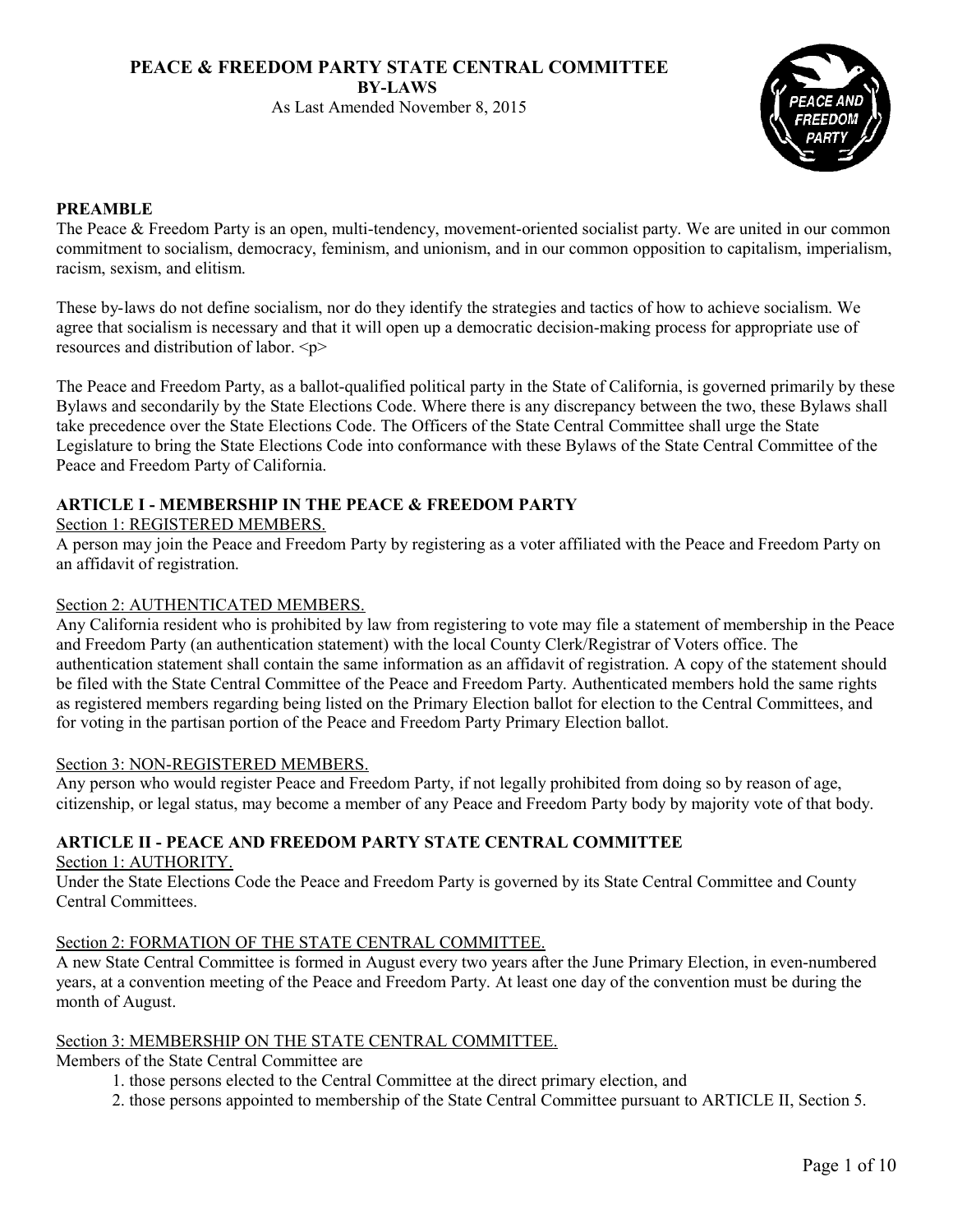## Section 4: ELECTION OF MEMBERS 0F THE STATE CENTRAL COMMITTEE.

Pursuant to the State Elections Code, registered Peace and Freedom Party voters elect the members of the State and County Central Committees at the June direct primary elections.

A. Registered Peace and Freedom Party voters and authenticated Peace and Freedom Party members may become candidates for the Central Committees by filing candidacy papers with the local County Clerk/Registrar of Voters office in February or March of even-numbered years, and obtaining the required number of signatures of other registered and/or authenticated Peace and Freedom Party members in their areas.

B. Candidates for Peace and Freedom Party nomination to partisan offices shall automatically be listed as candidates for Central Committee in their Central Committee districts of residence (county, assembly district, or supervisorial district). The district in which each person chosen as a nominee for partisan office resides shall be entitled to one additional Central Committee member beyond that to which the district is otherwise entitled.

C. In primary elections where persons registered with other political parties are allowed to vote for Peace and Freedom Party nominees for partisan public offices, the people receiving the nominations shall not be declared elected to the Peace and Freedom Party County and State Central Committees as a result of the nominations.

D. When state law authorizes county central committees, subject to the bylaws of the state central committee, to modify the qualifications for candidates for Central Committees, the State Central Committee shall determine what, if any, changes shall be made to those qualifications. This decision shall be made by the earlier of 30 days before the first date on which candidates may take out papers for Central Committees and any deadline set by state election officials.

- 1. If the State Central Committee has not made any decision by its last meeting before the deadline, the State Executive Committee may decide on changes to the qualifications.
- 2. If neither the State Central Committee nor the State Executive Committee have made any decision by their last meeting before the deadline, the State Officers may decide on changes to the qualifications.
- 3. If none of the State Central Committee, the State Executive Committee or the State Officers have made any decision by the deadline, then the decision for the previous Central Committees elections will apply. If no decision had been made for the previous Central Committees elections, then the default provisions of the Elections Code will apply.

## Section 5: APPOINTMENT OF MEMBERS OF THE STATE CENTRAL COMMITTEE.

Pursuant to the State Elections Code, the State Central Committee may appoint members as are deemed proper. The following provisions shall govern appointment of new members:

A. A person shall not be considered for appointment to the State Central Committee unless first a member of a County Central Committee or a recognized local Chapter except by a 75% vote of the State Central Committee members present and voting.

B. To be considered for appointment to membership on the State Central Committee a person must be a member as defined in ARTICLE I of these By-Laws, and must personally be in attendance at the meeting at which the introduction and membership proposal are made. The person must then attend at least one other meeting within 18 months of the original introduction, and may be voted on at that time.

C. Appointment of new members shall be by a majority vote of those present and voting, except as provided for in SECTION 5:A above.

D. It shall be the responsibility of the Secretary of the State Central Committee to maintain a list of all current members of the State Central Committee. This list shall be made available, upon payment of a fee sufficient to cover costs, to any member of the State Central Committee upon request. The list shall include names, addresses, email addresses where available, and phone numbers.

E. Except as provided in Sections G and H below, no new members shall be added to the State Central Committee at its Convention meeting, except at the end of the meeting after which no other votes will be taken.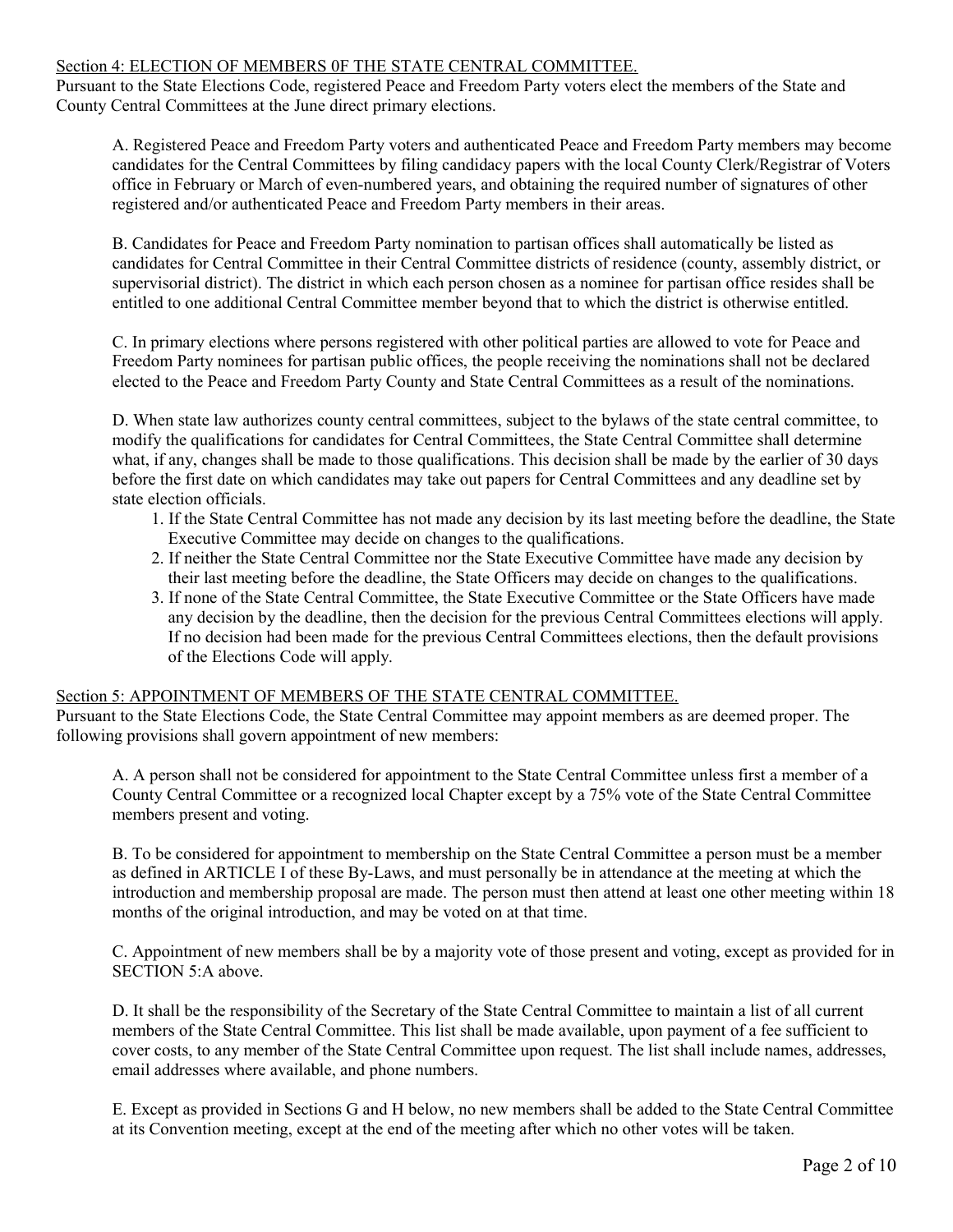F. Appointment to the SCC from a county shall not cause the number of State Central Committee members from that county to exceed by more than 100% the number to be elected from that county in the previous Primary Election. Those added to the Central Committees through nomination for partisan State or Federal office shall be excluded from this calculation.

G. Notwithstanding the foregoing provisions of this section, anyone elected as a Member of Central Committees at a Primary Election shall be eligible for immediate appointment to the State Central Committee at a meeting held following the Primary Election, but prior to the Convention Meeting of the newly-elected State Central Committee.

H. Notwithstanding the foregoing provisions of this section, anyone who meets the following requirements may be added to the State Central Committee at its convention meeting by vote of the members present. Each person appointed under this subsection must (a) live in California as his or her primary place of residence, (b) be prohibited by law from registering to vote, (c) affirm in writing that she or he supports the goals and platform of the Peace and Freedom Party, and (d) affirm in writing that she or he would have run for County and State Central Committees as described in Article II Section 4(A) if he or she had been allowed to do so. Each such person must have notified the State Chair in writing of her or his intention to seek appointment by the deadline for filing as a write-in candidate in the Primary Election. The number of additional members appointed under this provision at a convention meeting may not exceed ten percent of the total number of State Central Committee members upon adoption of the credentials report at the beginning of the convention meeting.

## Section 6: DUES OF THE STATE CENTRAL COMMITTEE.

All members of the State Central Committee are responsible for the payment of dues. State Central Committee dues are \$10.00 per month regular, \$5.00 per month low income, \$2.00 per month hardship, but there shall be no means testing of Members' claims to low income or hardship rates.

At the Convention meeting of the State Central Committee, each Member who was a Member during the previous term of the State Central Committee and who owes \$10.00 or more in dues must pay at least \$10.00 of those dues before being seated for the new term.

## Section 7: MEETINGS OF THE STATE CENTRAL COMMITTEE.

The State Central Committee shall meet at least three times per year at times and places determined by the State Central Committee or State Executive Committee. All meetings of the State Central Committee shall be open. Voting rights shall be restricted to dues-paid members of the State Central Committee. Discussions of accusations, differences of political philosophy, and intent that would not be conducive to advancing the business of building the Peace and Freedom Party shall either be taken care of in a special subcommittee or at a specially-called meeting of the State Central Committee separate from the generally-scheduled State Central Committee meetings. The right of 2 non-members to speak may be limited upon a majority vote of those present.

Meetings of the State Central Committee shall be run according to the most current edition of Robert's Rules of Order with the following exceptions:

A. All motions are debatable. The Chair may, with the consent of the body, limit debate on procedural motions to one speaker for and one speaker against.

B. All motions may be passed by a simple majority, unless otherwise provided for in these By-Laws.

C. Challenges of discrimination may be raised, specifically points of racism, sexism, homophobia, and ageism, with a brief explanation offered.

D. At any time, any member shall be granted twenty seconds of silence by the body, upon demand.

E. All meetings shall be held and conducted in a manner providing reasonable access to disabled persons.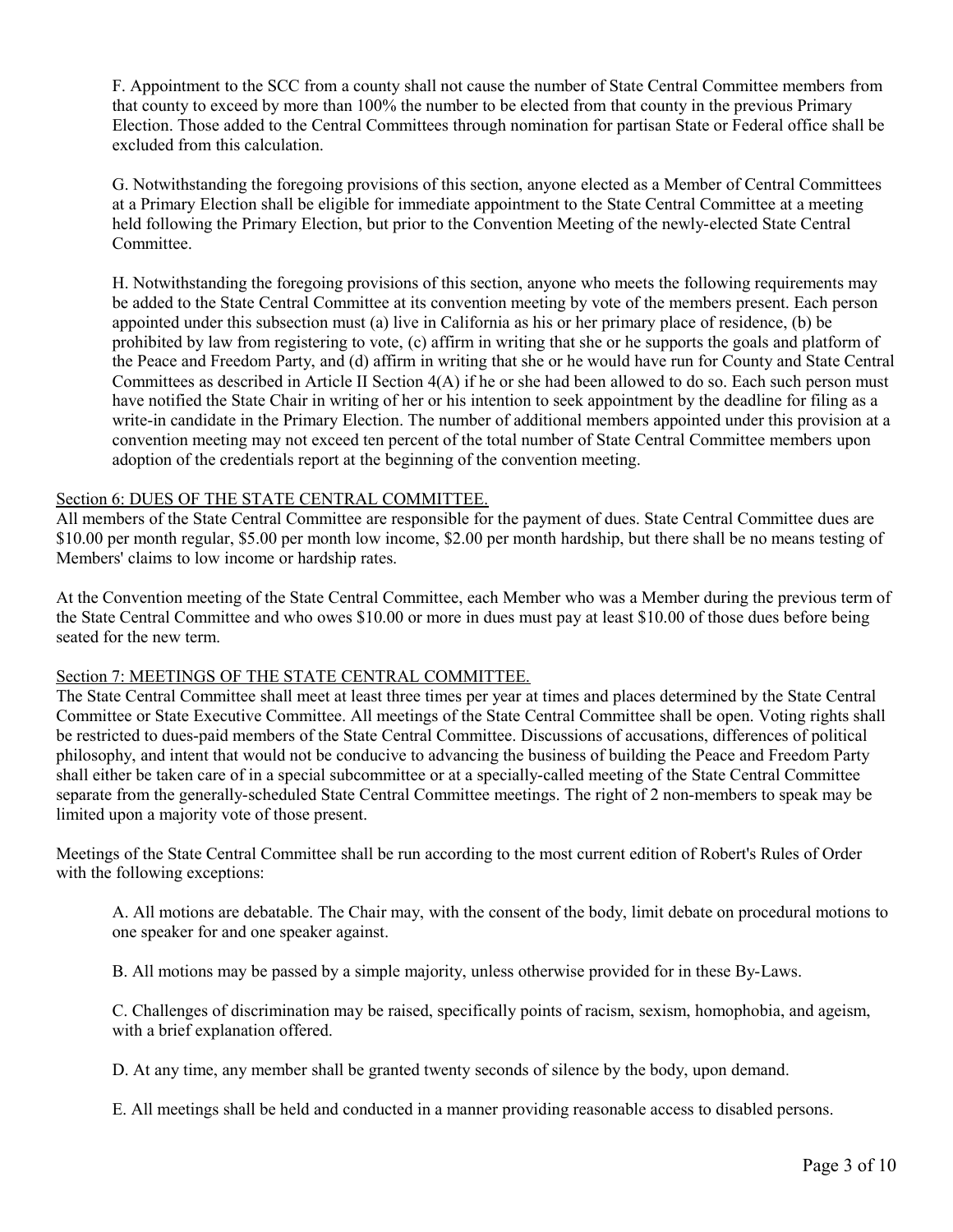# Section 8: OFFICERS OF THE STATE CENTRAL COMMITTEE.

All officers are accountable to the State Central Committee for their actions. The Officers of the State Central Committee shall meet monthly by telephone conference call, Web conference or in person, except in months in which a meeting of the State Executive Committee is held. They may also meet at other times at the call of the State Chairperson or of a majority of the Officers. They shall have such powers and duties as shall be delegated to them by the State Central Committee and the State Executive Committee. A quorum for such meetings shall be a simple majority of Officers. Minutes shall be kept of such meetings, whether conducted in person, by phone, or by e-mail, and distributed in draft form to the SCC by email within ten calendar days or as soon as practical. Members of the SCC shall be permitted to attend and, at the discretion of the Officers, speak at such meetings.

At its convention meeting, the State Central Committee shall directly elect not fewer than nine nor more than 13 members of the Peace and Freedom Party as officers of the State Central Committee. The SCC shall first elect a Chairperson, Secretary, and Treasurer by majority vote. At least one-half of the officers shall be women. After these officers are elected, the remaining officers-at-large shall be elected by the single transferable vote method of proportional representation, modified so as to guarantee that those elected meet the party's gender balance requirements and any other diversity requirements provided elsewhere in these by-laws. The chairperson shall convene a meeting of the officers-atlarge to divide among themselves such secretarial, organizational, and other duties as are necessary and appropriate. These duties may be reassigned to other officers as necessary during the term between convention meetings of the SCC.

The State Central Committee shall have the following officers with the following responsibilities.

- A. CHAIRPERSON OF THE STATE CENTRAL COMMITTEE shall have the following responsibilities:
	- 1. Act as the official spokesperson of the State Party, and act, after reasonable consultation with the other State Officers, for the State Executive Committee and State Central Committee, and report such actions.
	- 2. Initiate organizing of new County Central Committees and local chapters, and in unorganized counties, appoint interim County Central Committee members to serve until ratified by the State Central Committee.
	- 3. Maintain cordial relations with organizations and coalitions which share common goals with one or more platform planks of the Peace and Freedom Party.
	- 4. Coordinate activities as directed by the State Central Committee.
	- 5. Be an ex-officio member of all committees of the State Central Committee.
- B. SECRETARY OF THE STATE CENTRAL COMMITTEE shall have the following responsibilities:
	- 1. Prepare minutes of each meeting of the officers, the State Executive Committee and the State Central Committee, and distribute these minutes in draft form to the SCC by email within ten calendar days or as soon as practical.
	- 2. Shall maintain a list of all State Central committee members and shall make the list available upon payment of fee to cover costs to any member of the State Central Committee.
	- 3. Maintain a permanent accessible list of all motions passed by the State Central Committee and State Executive Committee.
	- 4. Shall obtain copies of all Peace and Freedom candidates and campaign committee's campaign expenditure and disclosure statements and shall mail copies of these to State Central Committee members upon request.
	- 5. Shall assist the Chair in drafting and distributing correspondence necessary to the work of the Party, including but not limited to communications with members, other organizations, the legislature, elected and appointed officials, and the public.
	- 6. Prepare notices of upcoming meetings. Notices of State Central Committee meetings and abstracts of meeting minutes shall be posted to every member of the State Central Committee.
- C. TREASURER OF THE STATE CENTRAL COMMITTEE shall have the following responsibilities:
	- 1. Shall be responsible for the collection of dues, pledges, and other donations; and responsible for the disbursement of funds for payment of expenditures approved by the State Central Committee and State Executive Committee.
	- 2. Shall serve as a member of the Finance Committee.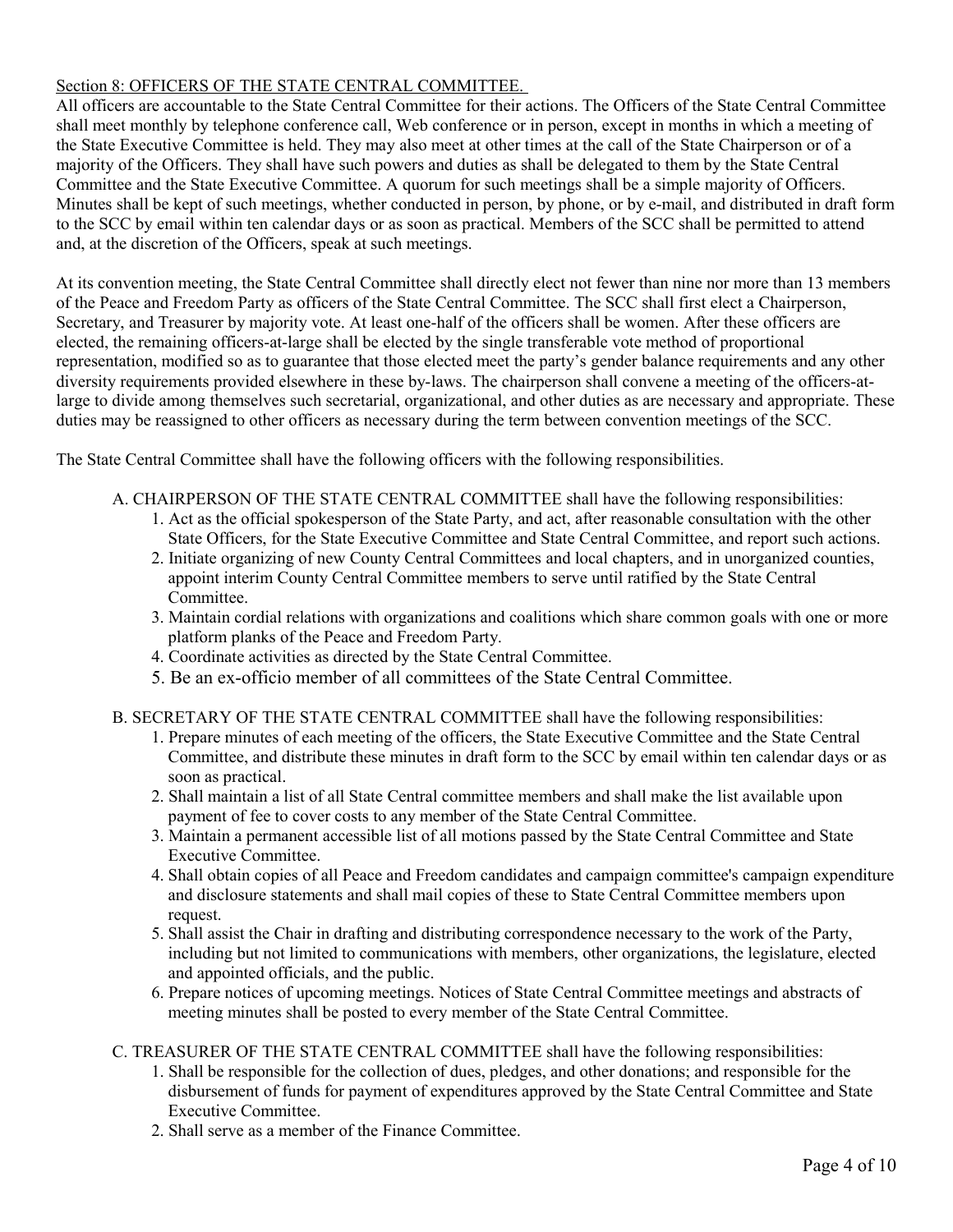- 3. Shall prepare a written financial statement which shall be presented at each meeting of the State Central Committee or State Executive Committee.
- 4. Shall prepare and file the required State Central Committee Statements of Receipt and Expenditures as required by State and Federal laws.

D. STATE EXECUTIVE COMMITTEE MEMBER(S)-AT-LARGE shall assist the State Chairperson and shall perform such other duties as are assigned by the State Central Committee and/or the State Executive Committee.

# Section 9: STATE EXECUTIVE COMMITTEE OF THE STATE CENTRAL COMMITTEE

There shall be established a State Executive Committee of the State Central Committee, which shall have such powers and duties as shall be delegated to it by that body, save and except as specifically prohibited herein. The State Executive Committee shall meet, by telephone conference all, web conference or in person, once between each State Central Committee meeting and the next, at a time determined by the Chair after consultation with the Officers. It may also meet at other times at the call of the State Chairperson or of` a majority of the Officers. When the State Executive Comn1ittee consists only of the Officers, a quorum for meetings shall be a majority of its members. At other times, a quorum shall be one third of` its members. Minutes shall be kept of such meetings, whether conducted in person, by phone, or by e-mail, and distributed in draft form to the SCC by email within ten calendar days or as soon as practical. Members of the SCC shall be permitted to attend and, at the discretion of the body speak at such meetings. The State Executive Committee shall be constituted as follows:

A. All officers of the State Central Committee as provided for in Article II, Section 8, of these By-Laws shall be members of the State Executive Committee.

B. Each recognized County Central Committee and Local Chapter shall elect delegates to the State Executive Committee. All such delegates must be dues-paid members of the State Central Committee.

- 1.Counties or Local Chapters with from 1 to 4 dues-paid members of the State Central Committee may send one delegate to meetings of the State Executive Committee.
- 2.Counties or Local Chapters with from 5 to 19 dues-paid members may elect two delegates to meetings of the State Executive Committee, one of whom must be a man and one of whom must be a woman.
- 3.Counties or Local Chapters with between 20 and 45 dues-paid members may send four delegates to State Executive Committee meetings, two of whom must be men and two of whom must be women.
- 4.Counties or Local Chapters with 40 or more dues-paid members may send one additional delegate for each additional ten members or major fraction thereof. Where a County or Local Chapter is entitled to an odd number of delegates, one-half plus one of said delegates shall be women.
- 5. For purposes of these by-laws, "dues-paid members" shall mean persons admitted to membership in the State Central Committee at regularly constituted meetings thereof, and whose annual dues have been paid through the current month.
- 6. All delegates to the State Executive Committee must be residents of the geographical area which they represent.

C. The State Executive Committee may not admit, expel, or suspend members, appoint officers, or co-opt any persons to its own membership.

Section 10: DECISIONS OF THE STATE CENTRAL COMMITTEE AND THE STATE EXECUTIVE COMMITTEE. Between meetings of the State Executive Committee, the State Chairperson may act, after reasonable consultation with the other state officers, for the State Executive Committee and State Central Committee in urgent matters requiring immediate attention.

All such actions shall be reported at the next meeting of the State Executive Committee for endorsement or reversal. All actions of the State Executive Committee shall be reported to the State Central Committee at its next meeting for endorsement or reversal.

Section 11: RESPONSIBILITIES OF THE STATE CENTRAL COMMITTEE. The responsibilities of the State Central Committee shall include the following: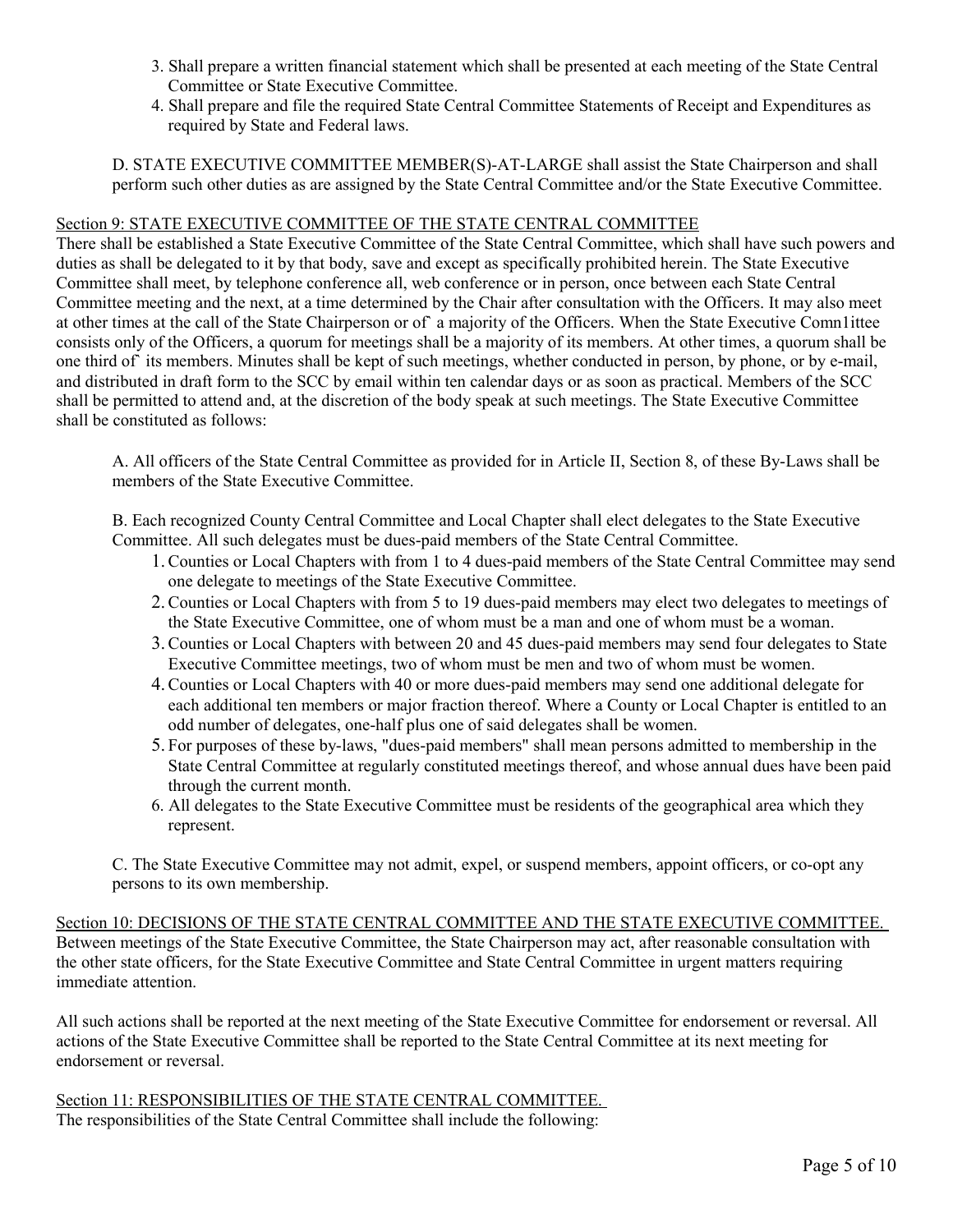A. Maintenance of the ballot status of the Peace and Freedom party.

B. To ensure ballot access to socialists, feminists, to the poor and working class, to racial and ethnic minorities, to youth and older people, to lesbians and gays, and to persons with disabilities.

C. Promotion of Peace and Freedom Party candidates for partisan office.

D. Promotion of the principles set forth in the platform of the Peace and Freedom Party.

- E. Promote the building of an active mass organization, including material support for the program of the Party.
- F. Regularly providing current information about Party activities to members and registrants.
- G. Support the struggles of the working class and other oppressed peoples.
- H. Take positions and actions on legislation as appropriate.

## Section 12: QUORUM OF THE STATE CENTRAL COMMITTEE.

A quorum of the State Central Committee shall be 10% of the entire membership, represented in person. A quorum shall be deemed to be present for the purpose of considering motions and proposals if the meeting has not been adjourned, unless fewer than 50% (one-half) of the members who have signed in as participants at the meeting remain. However, the State Central Committee may make rules and regulations establishing a different quorum requirement, and any provision so made shall supersede the provisions of this section.

## Section 13: RIGHTS OF STATE CENTRAL COMMITTEE MEMBERS.

All members of the State Central Committee have the right to attend, speak, and vote at all meetings of the State Central Committee.

## Section 14: REMOVAL OF STATE CENTRAL COMMITTEE MEMBERS.

Any member of the State Central Committee may be expelled by a two-thirds vote at a State Central Committee meeting pursuant to the provisions of the Elections code. Reasons for expulsion are limited to the following:

A. Membership in a racist, sexist, anti-working class organization such as the KKK or Nazi Party.

B. Secret membership in a repressive agency, such as the FBI, CIA, or police spy squad.

C. Cooperation with any police or prosecutorial action in connection with any dispute within the Peace and Freedom Party or the Left in general, except in cases of serious acts of violence.

D. Racist, sexist, or other behavior bringing discredit on the Peace and Freedom Party.

E. Physical violent behavior against another person at meetings (such as striking, pushing or shoving, etc.).

F. Public opposition to a Peace and Freedom Party nominee for public office (unless the State Central Committee opposes such nominee).

G. Registration with another political party or as an independent (Decline to State).

H. Members may also be removed from the State Central Committee (but not expelled) for nonpayment of dues.

I. Members considered for removal/expulsion under this section must be notified at least one month in advance and have the opportunity to defend themselves before such action is taken.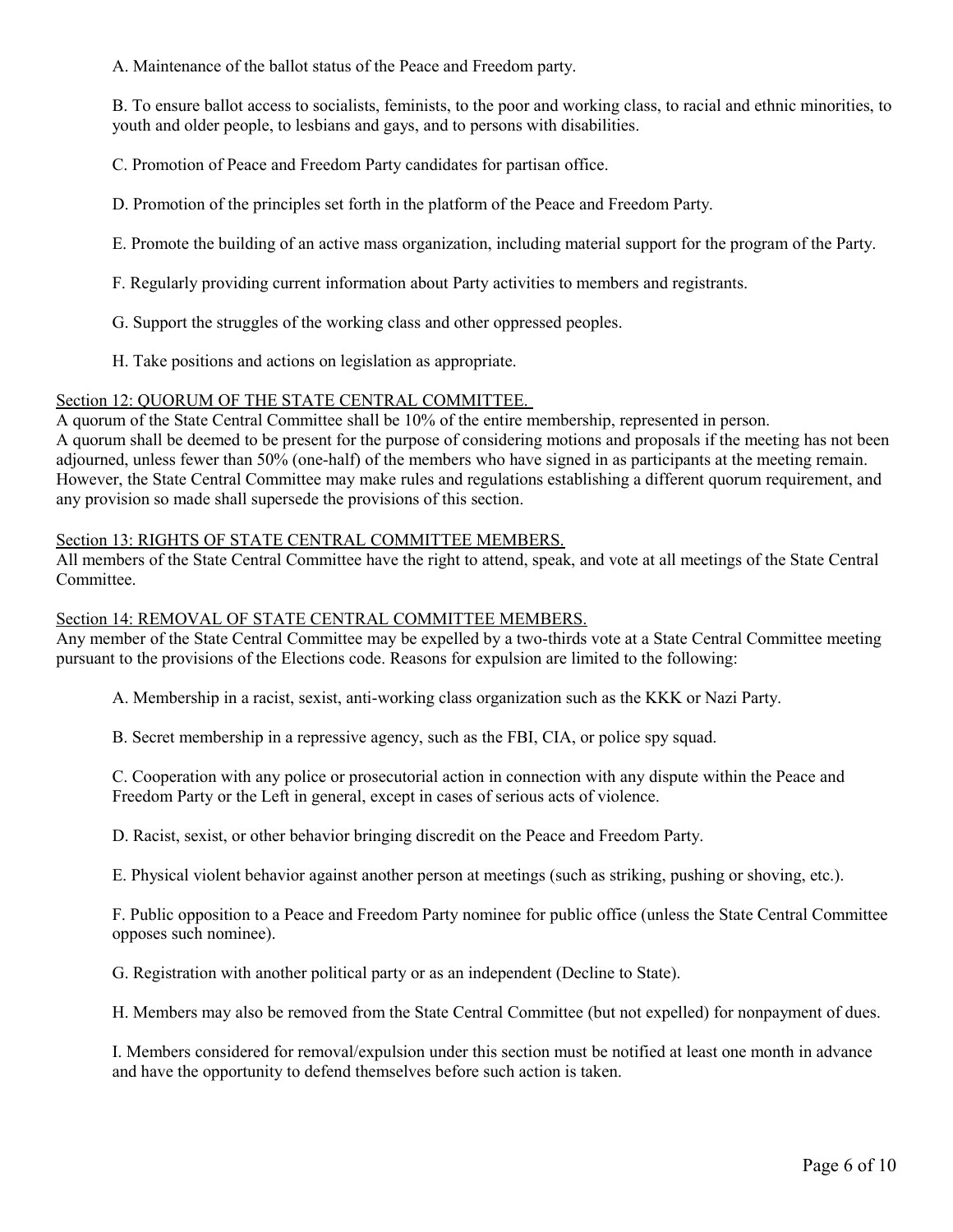## Section 15: SUBCOMMITTEES OF THE STATE CENTRAL COMMITTEE.

The State Central Committee may create standing and/or ad hoc subcommittees as it deems appropriate. Such subcommittees must report their activities to the State Central Committee at each meeting.

## Section 16: CONTINUATION OF CENTRAL COMMITTEES: RESERVE PROVISION.

A. If the California Secretary of State or a court of appropriate jurisdiction issues a ruling that the Peace and Freedom Party no longer has ballot status, the County and State Central Committees in office at that time shall continue to govern the Party under these Bylaws for a period not to exceed two years following the expiration of the terms to which they were elected. During this period the State Central Committee may amend these Bylaws to provide for alternative methods and procedures for renewing the membership of the County and State Central Committees. Upon regaining its ballot status, the Party shall return to the election of members of Central Committees as specified in these Bylaws.

B. Should the lack of ballot status prevent the election of new Members of Central Committees to take office at the August Convention Meeting of a Primary Election year, the State Central Committee and each County Central Committee, during a meeting noticed and held during August or September of that year, shall reappoint to twoyear terms such members as the majority of those members present shall select. Those who have served during the previous term may be reappointed even if they are unable to be present at the meeting. In such a year the provision that members may not be added during a Convention Meeting shall not be operative, though other conditions for appointment contained in these Bylaws must be met.

C. If a biennial election to fill Central Committee offices is not held in any even-numbered year due to action of the State Legislature and the Governor, or of any court, or for any other reason, the State Central Committee, at a convention meeting of the Peace and Freedom Party, at least one day of which must be during the month of August, shall reappoint to two-year terms all existing members whose dues are paid up to date. Each County Central Committee shall use the same process as the State Central Committee. Notwithstanding any provision of law, the terms of the members of Peace and Freedom Party State and County Central Committees expire after two years, and must be renewed at the end of each two-year term. No Peace and Freedom Party County Central Committee may appoint or elect any person to the State Central Committee. In non-presidential years, those eligible for appointment to the SCC may be voted on at the beginning of the convention.

# **ARTICLE III - COUNTY CENTRAL COMMITTEES/RECOGNIZED LOCAL CHAPTERS.**

County Central Committees and recognized Local Chapters shall be formed wherever possible. No local organization shall be granted representation on the State Executive Committee or State Central Committee without the consent of the County Central Committees from which it draws its membership. Such County Central Committees and recognized local Chapters should be run according to principles similar to the State Central Committee. The Finance Committee is a standing committee of all local Chapters. Its duty is to raise funds for the Peace and Freedom Party.

## **ARTICLE IV - TENDENCIES WITHIN THE PEACE AND FREEDOM PARTY AND STATE CENTRAL COMMITTEE.**

The Peace and Freedom Party and the State Central Committee permit the formation of tendencies and the expression of various viewpoints.

# **ARTICLE V - AMENDMENT OF THESE BY-LAWS OF THE STATE CENTRAL COMMITTEE.**

These By-Laws remain permanent and in effect until amended and they govern the operation of each newly-elected State Central Committee. These By-Laws may be amended by a majority vote of the Convention meeting of the State Central Committee; or at any meeting amendments may be proposed, but may not be acted upon until the next meeting. All members must be notified of the proposed changes by the State Executive Committee at least three weeks prior to such action.

#### **ARTICLE VI. PEACE AND FREEDOM PARTY NOMINATIONS FOR PARTISAN PUBLIC OFFICE** Section 1: CONDUCT OF PRIMARY ELECTION.

The Primary Election of the Peace and Freedom Party shall be held the first Tuesday following the first Monday in June of each even-numbered year. The Primary Election shall determine who is elected to serve as Members of the State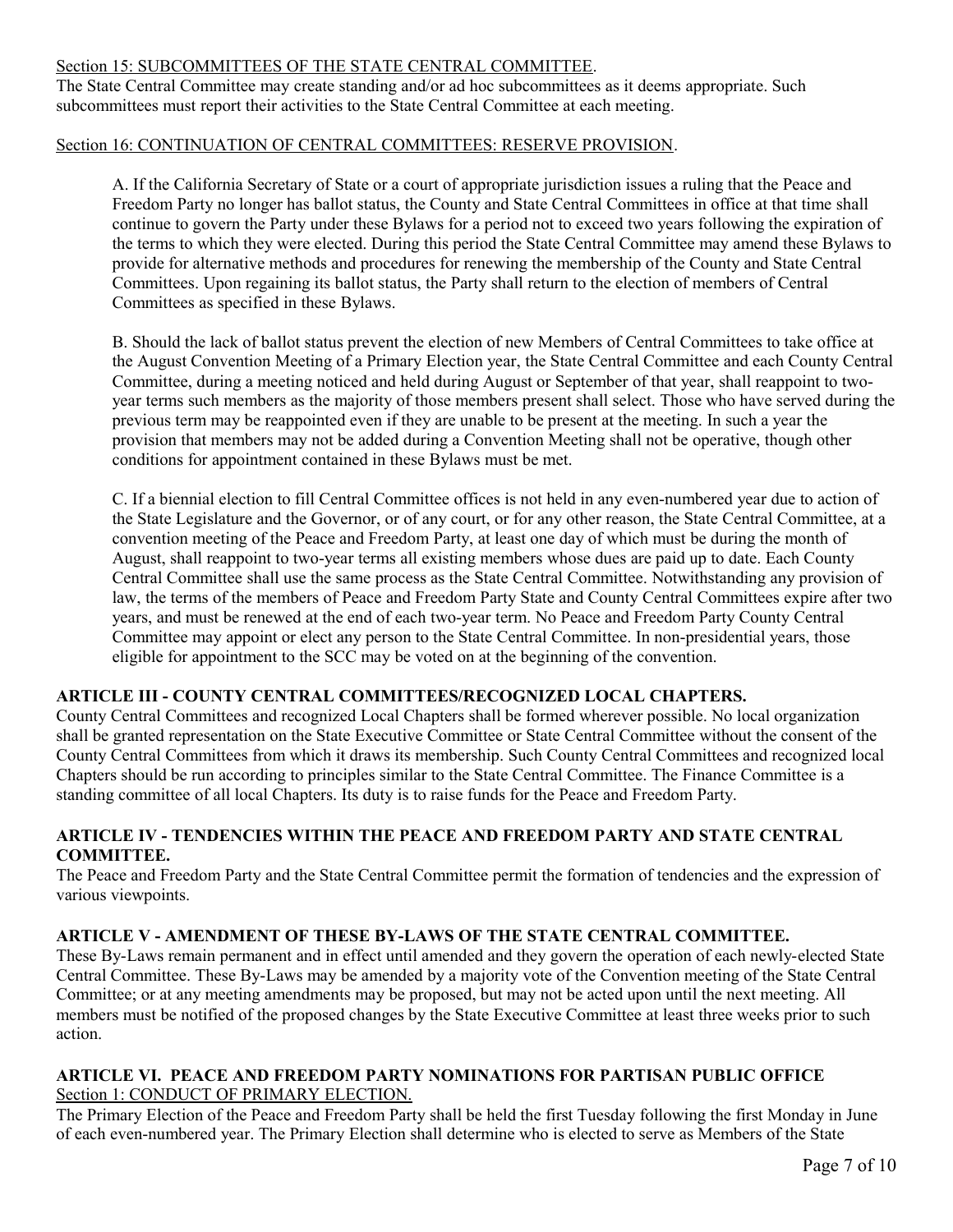Central Committee at its Convention meeting, as provided for in Article II, Section 4 of these By-Laws. The Primary Election shall also determine who shall be nominated by the Peace and Freedom Party for partisan public office, as provided for in Article VI, Sections 3 and 4 of these By-Laws, except for the offices of President and Vice-President of the United States of America.

## Section 2: ELIGIBILITY TO VOTE IN PRIMARY ELECTION.

Any Registered or Authenticated Member of the Peace and Freedom Party, as defined in Article I of these Bylaws, shall be eligible to vote in the Peace and Freedom Party Primary Election. Local County Clerks/Registrars of Voters shall provide means for Authenticated Members of the Peace and Freedom Party to cast a partisan ballot in the Primary **Election** 

## Section 3: NUMBER OF NOMINATION SIGNATURES REQUIRED.

On a nomination paper for a person seeking the Peace and Freedom Party nomination for a partisan public office, the number of signers required shall be the number specified by the Elections Code or ten (10) percent of the number of Peace and Freedom Party registered voters in the district, whichever number is less. This section does not cover the nomination papers for the party office of Member of Central Committees.

## Section 4: NOMINATION BY WRITE-IN VOTES: NUMBER OF VOTES REQUIRED.

A. A person who is a Peace and Freedom Party registrant as of the close of voter registration for the primary seeking the Peace and Freedom Party nomination by write-in vote in the direct primary election shall be deemed nominated and shall have her or his name printed on the general election ballot as Peace and Freedom Party nominee if she or he receives a total number of votes in the Peace and Freedom Party direct primary election for that office equal to or greater than two (2) per cent of the number of Peace and Freedom Party registered voters eligible to vote for that office and voting in the primary election, or more than a candidate whose name appears on the primary ballot. This requirement shall replace that of the California Elections Code for Peace and Freedom Party direct primary nominations by write-in votes.

B. In addition, a write-in candidate who receives the most votes, but who does not qualify under paragraph A of this section, shall be placed on the general election ballot only if ratified by a majority vote of the State Central Committee, or, if the State Central Committee fails to consider the question, by a majority vote of the State Executive Committee. If the write-in candidate is not a Peace and Freedom Party registrant, the ratification requires a 75% majority of the appropriate body.

## Section 5: NOMINATION BY CONVENTION.

Any nomination for partisan office not filled by the voters at the Primary Election may be filled by nomination by majority vote of the Convention Meeting of the State Central Committee of the Peace and Freedom Party.

## Section 6: CONFIRMATION BY CONVENTION.

Any candidate nominated for partisan public office in the Primary Election may, when California law allows registrants of other ballot-qualified parties to vote in the Peace and Freedom Party Primary, be removed from nomination by threequarters vote (75%) of the Convention Meeting of the Peace and Freedom Party.

## Section 7: PRIMARY ELECTION OPEN ONLY TO PARTY MEMBERS; NOMINEE SELECTION PROVISIONS.

A. Candidates of the Peace and Freedom Party for partisan office shall be selected at a Primary Election. Notwithstanding any provision of law, the right to vote at such a Primary shall be limited to persons who are registered or authenticated members of the Peace and Freedom Party.

B. If a Primary Election occurs which does not meet the requirements of Paragraph A of this Section, the nominees of the Peace and Freedom Party for state-wide office shall be selected at the Convention meeting of the Peace and Freedom Party State Central Committee. Within three days of the conclusion of the Convention meeting, the State Chairperson shall give written notice to the Secretary of State of the names of the candidates chosen at the Convention.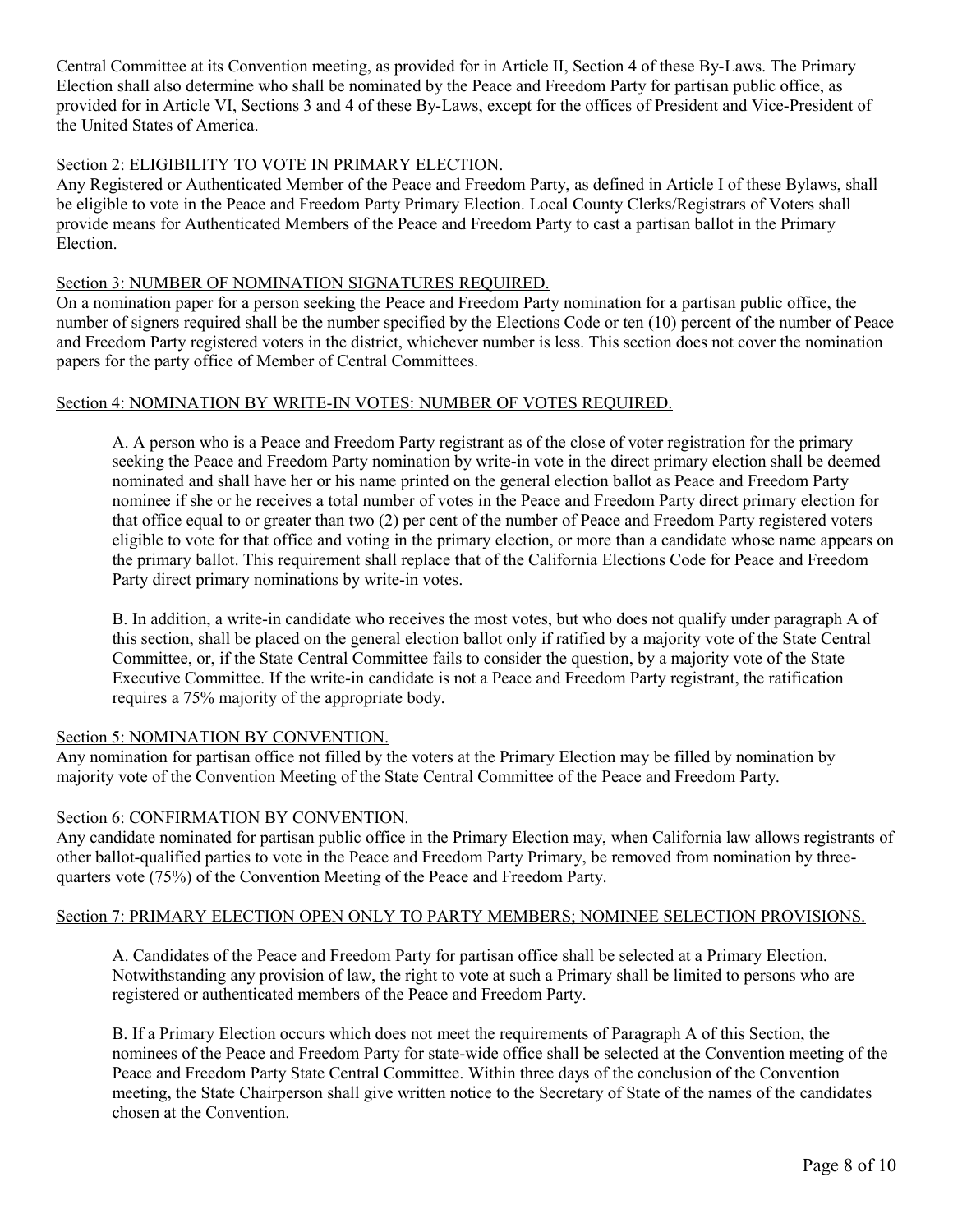C. If a Primary Election which does not meet the requirements of Paragraph A of this Section is held, and no candidate is selected by the Convention Meeting of the State Central Committee, then the Peace and Freedom Party member who received the largest number of votes in that Primary shall be the Peace and Freedom Party nominee.

## D. Offices other than statewide offices:

- 1. If a Primary Election occurs which does not meet the requirements of Paragraph A of this Section, the Peace and Freedom Party nominees for partisan office other than statewide office shall be chosen by a convention at which the delegates are members of the State Central Committee who reside in the district.
- 2. The convention will be held in July in a county in which the district is wholly or partly located, to be called on an exact date and place by the State Chairperson in consultation with the County Chairpersons of counties within which the district is located. When possible the convention will be held jointly with those for other offices elected by district in the same area.
- 3. If a Primary Election which did not meet the requirements of Paragraph A of this Section is held, and no candidate is selected by a district convention as provided for in this Paragraph, then the Peace and Freedom Party member who received the largest number of votes in the Primary Election shall be the Peace and Freedom Party nominee.

## Section 8: MEMBERSHIP REFERENDA AND INITIATIVES .

A. Referenda - The California Secretary of State shall cause to be printed on the Primary Election ballot of the Peace and Freedom Party up to three referenda not to exceed one hundred (100) words in length each, as directed by the State Central Committee of the Peace and Freedom Party. The Chairperson of the State Central Committee shall communicate the wording of the referenda to the Secretary of State no later than the deadline date for qualifying statewide ballot initiatives for the Primary Election.

B. Initiatives - The California Secretary of State shall cause to be printed on the Primary Election ballot of the Peace and Freedom Party initiative measures not to exceed one hundred (100) words in length each, upon confirmation of the signatures of five thousand (5,000) Registered and/or Authenticated Members of the Peace and Freedom Party. The initiative petition format and deadline shall be the same as for statewide ballot initiatives.

## **ARTICLE VII - SEVERABILITY**

If any provision of these By-Laws shall be held invalid by operation of law or by any court of competent jurisdiction, or if compliance with or enforcement of any provision should be restrained by any tribunal, then the remainder of these By-Laws shall not be affected thereby.

# **ARTICLE VIII – ENDORSEMENT OF CANDIDATES**

## Section 1:

No endorsements of candidates for California public offices shall be made by the State Central Committee or in the name of the "Peace and Freedom Party" or of the "California Peace and Freedom Party" except under the provisions of this article. County central committees and other local and regional party organizations may make other endorsements consistent with their own bylaws and any endorsements made under this article, but such endorsements must specify the body that made them. Only endorsements made under this article shall appear in ballot pamphlets, and all such endorsements shall be submitted to all appropriate election officials for publication in ballot pamphlets.

## Section 2:

The default procedure described in section 3 of this article shall be used for all endorsements unless the State Central Committee adopts an alternative procedure by majority vote at a meeting at least 2 months prior to the deadline for candidates to file in any election to which the procedure applies. No such alternative procedure shall specify any candidates to be endorsed, nor shall it provide for any binding endorsement decisions to be made within one week of its